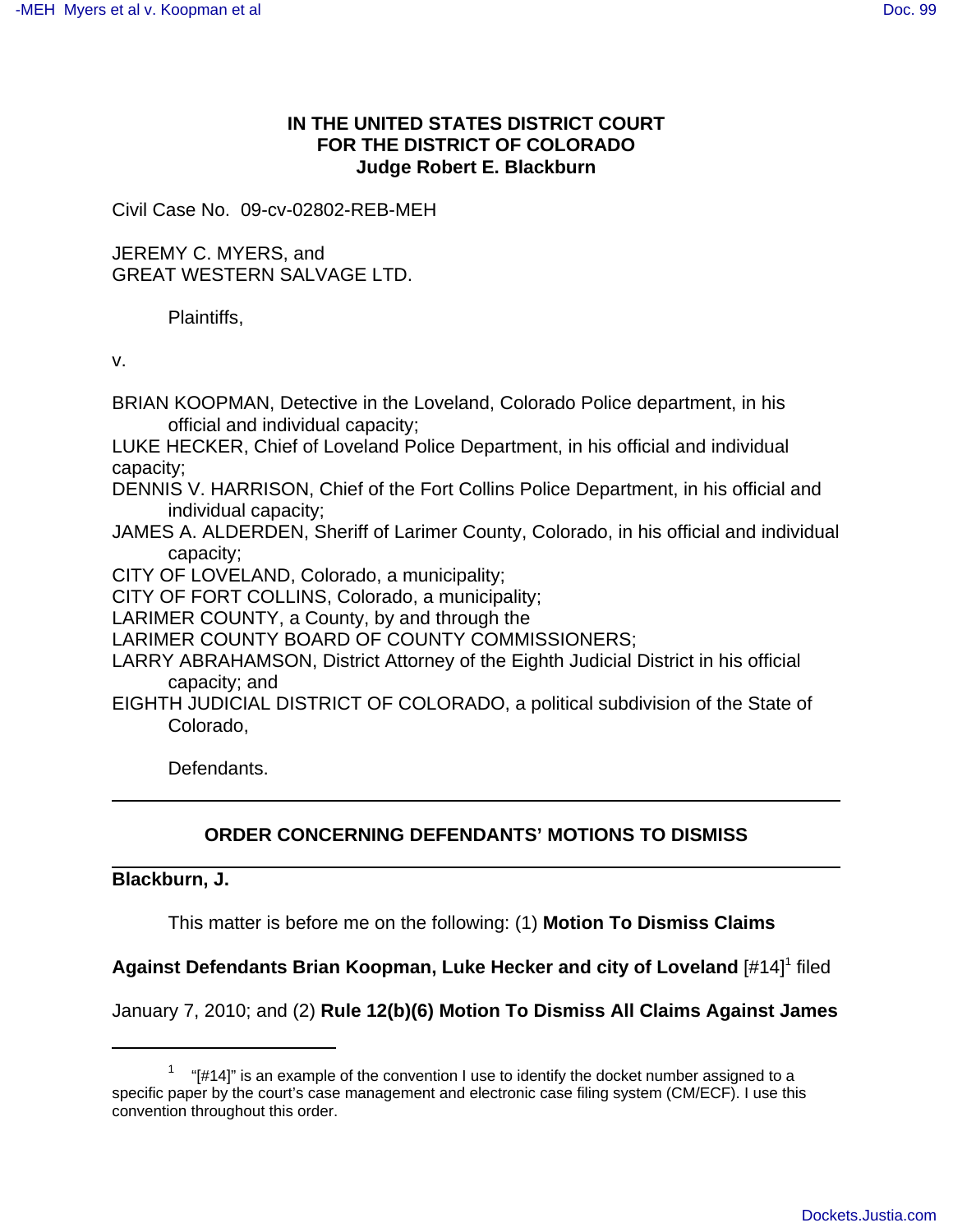**A. Alderden in his Offical and Individual Capacity, Larimer County, Larimer County Board of County Commissioners, Larry Abrahmson in his Official Capacity, and the Eighth Judicial District** [#16] filed January 7, 2010. The plaintiff filed responses [#34 & #36], and the relevant defendants filed replies [#45 & #46]. I grant the motions in part and I deny them in part.

### **I. JURISDICTION**

I have jurisdiction over this case under 28 U.S.C. § 1331 (federal question).

## **II. STANDARD OF REVIEW**

Both of the motions to dismiss seek dismissal of claims and defendants under FED. R. CIV. P. 12(b)(6). When ruling on a motion to dismiss under Fed.R.Civ.P. 12(b)(6), I must determine whether the allegations of the complaint are sufficient to state a claim within the meaning of Fed.R.Civ.P. 8(a). I must accept all well-pleaded allegations of the complaint as true. **McDonald v. Kinder-Morgan, Inc.**, 287 F.3d 992, 997 (10<sup>th</sup> Cir. 2002). "However, conclusory allegations or legal conclusions masquerading as factual conclusions will not suffice to prevent a motion to dismiss." I review the complaint to determine whether it "'contains enough facts to state a claim to relief that is plausible on its face.'" **Ridge at Red Hawk, L.L.C. v. Schneider**, 493 F.3d 1174, 1177 (10<sup>th</sup> Cir. 2007) (quoting **Bell Atlantic Corp. v. Twombly**, 550 U.S. 544, 570 (2007)). "Thus, the mere metaphysical possibility that some plaintiff could prove some set of facts in support of the pleaded claims is insufficient; the complaint must give the court reason to believe that *this* plaintiff has a reasonable likelihood of mustering factual support for these claims." Id. (emphases in original).<sup>2</sup> Nevertheless,

<sup>2</sup> **Twombly** rejected and supplanted the "no set of facts" language of **Conley v. Gibson**, 355 U.S. 41, 45-46, 78 S.Ct. 99, 2 L.Ed.2d 80 (1957). The Tenth Circuit has clarified the meaning of the "plausibility" standard: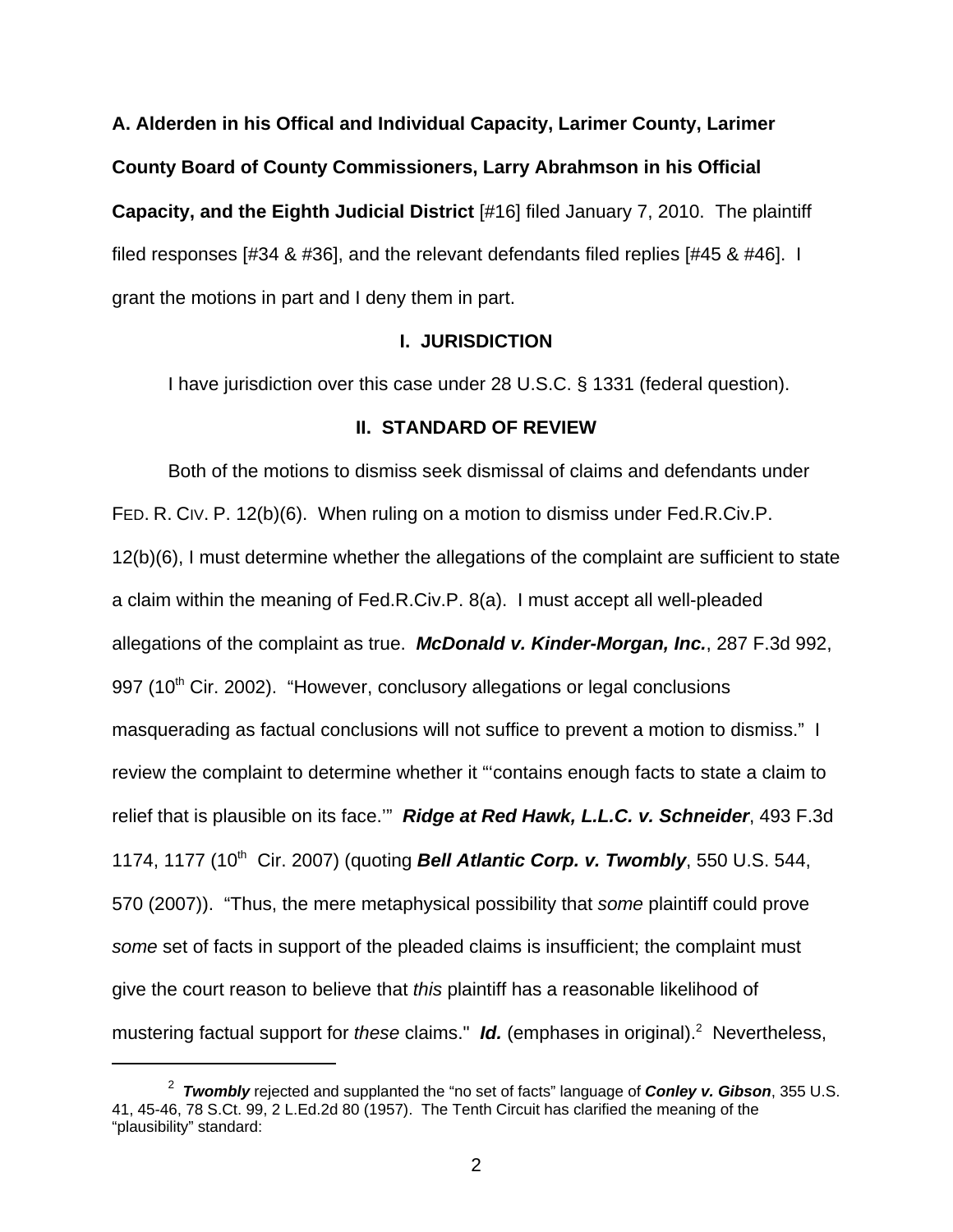the standard remains a liberal one, and "a well-pleaded complaint may proceed even if it strikes a savvy judge that actual proof of those facts is improbable, and that a recovery is very remote and unlikely." **Dias v. City and County of Denver**, 567 F.3d 1169, 1178 (10<sup>th</sup> Cir. 2009) (quoting **Twombly**, 550 U.S. at 556) (internal quotation marks omitted)).

In their responses to the motions to dismiss, the plaintiff's argue that the standards stated in **Twombly** and its progeny are not applicable to this case. I disagree. The pleading standards stated in **Twombly** and its progeny are applicable to all civil cases in federal court, except when a higher pleading standard is mandated by statute, rule, or specialized case law. Notably, in **Robbins v. Oklahoma**, 519 F.3d 1242 (10<sup>th</sup> Cir. 2008), the United States Court of Appeals for the Tenth Circuit applied the **Twombly** standard to claims under 42 U.S.C. § 1983.

## **IV. PLAINTIFF'S ALLEGATIONS**

In their complaint [#1], the plaintiffs, Jeremy C. Myers and Great Western Salvage Ltd., assert five claims under 42 U.S.C. § 1983 for alleged violations of their constitutional rights by the defendants. In summary, the plaintiffs allege that in early

<sup>&</sup>quot;plausibility" in this context must refer to the scope of the allegations in a complaint: if they are so general that they encompass a wide swath of conduct, much of it innocent, then the plaintiffs "have not nudged their claims across the line from conceivable to plausible." The allegations must be enough that, if assumed to be true, the plaintiff plausibly (not just speculatively) has a claim for relief.

This requirement of plausibility serves not only to weed out claims that do not (in the absence of additional allegations) have a reasonable prospect of success, but also to inform the defendants of the actual grounds of the claim against them. "Without some factual allegation in the complaint, it is hard to see how a claimant could satisfy the requirement of providing not only 'fair notice' of the nature of the claim, but also 'grounds' on which the claim rests."

**Robbins v. Oklahoma**, 519 F.3d 1242, 1247-48 (10<sup>th</sup> Cir. 2008) (quoting **Twombly**, 127 S.Ct. at 1974; internal citations and footnote omitted).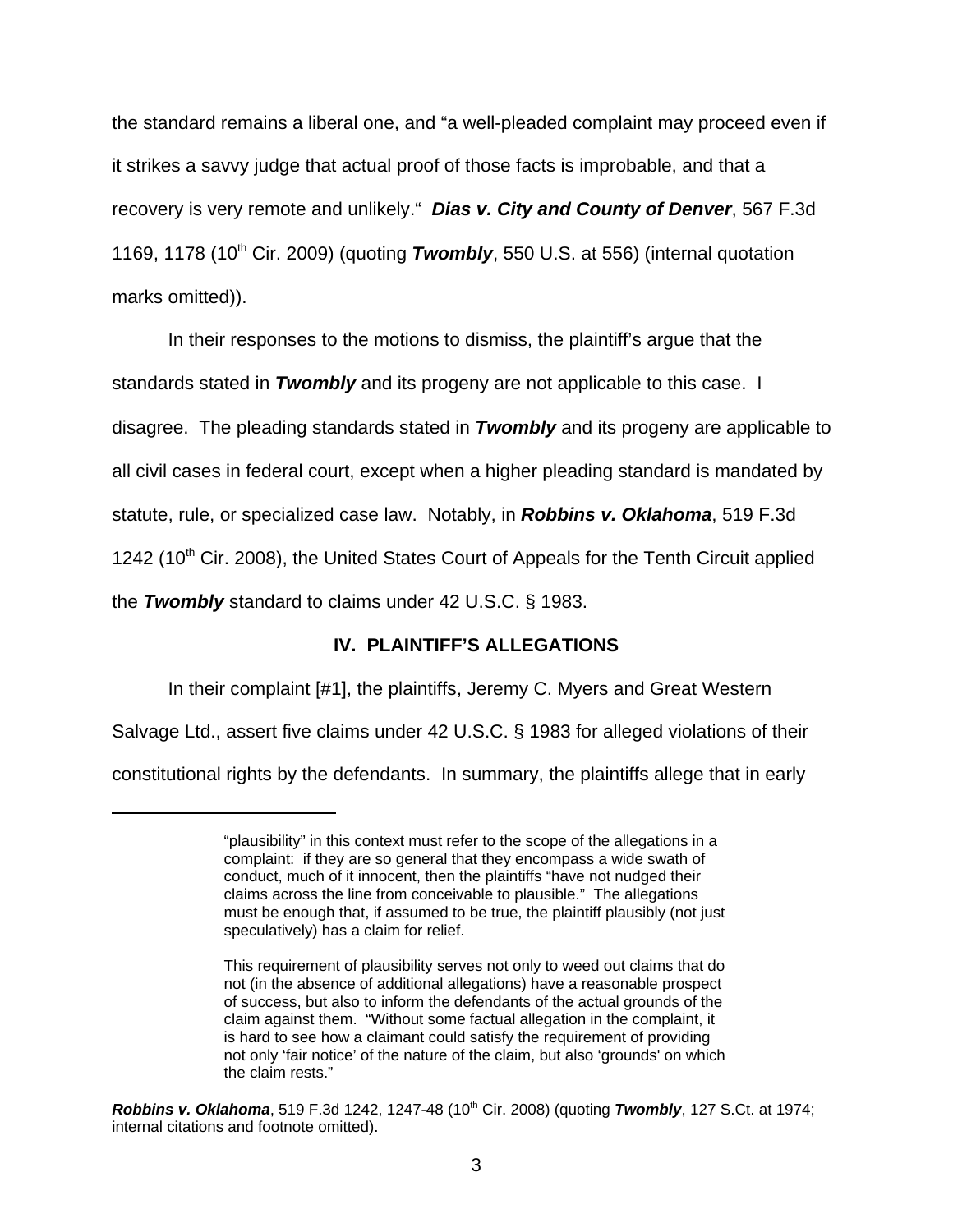September, 2007, certain of the defendants obtained a search warrant for Myers' residence. The plaintiffs allege that defendant Brian Koopman, a detective with the Police Department of Loveland, Colorado, "intentionally and/or recklessly made false and misleading statements" in the affidavit he executed in support of his request for a no-knock search warrant for Myers' property. Complaint [#1],  $\P\P$  23 - 25. The plaintiffs allege that on September 6, 2007, using the authority granted to them in the no-knock search warrant, certain of the defendants conducted a no knock search of Myers' residence and of a building located near to Myer's residence. The plaintiff refers to the building near to Myers' residence as the White Building. The plaintiffs allege that they did not own or occupy the White Building and did not have access to that building. The defendants who conducted the search found a jar of white substance in the White Building, which they removed from the building. Initially, the defendants claimed that the jar contained an unlawful controlled substance. Based on this search, certain of the defendants obtained an arrest warrant for Myers. Myers surrendered and was arrested on September 7, 2007. Myers was charged with certain drug crimes. Ultimately, tests on the items seized during the search demonstrated that no unlawful controlled substances were found during the search. The criminal charges against Myers were dismissed on November 15, 2007.

Based on these allegations, and others, the plaintiffs assert five claims for relief in their complaint. The plaintiffs' first claim is a Fourth Amendment claim for unreasonable search and seizure, asserted against all defendants except Abrahamson. The second claim, asserted by plaintiff Myers only, is a claim for malicious prosecution asserted under the Fourth and Fourteenth Amendments, asserted against all defendants. The plaintiffs' third claim is a claim for use of excessive force in conducting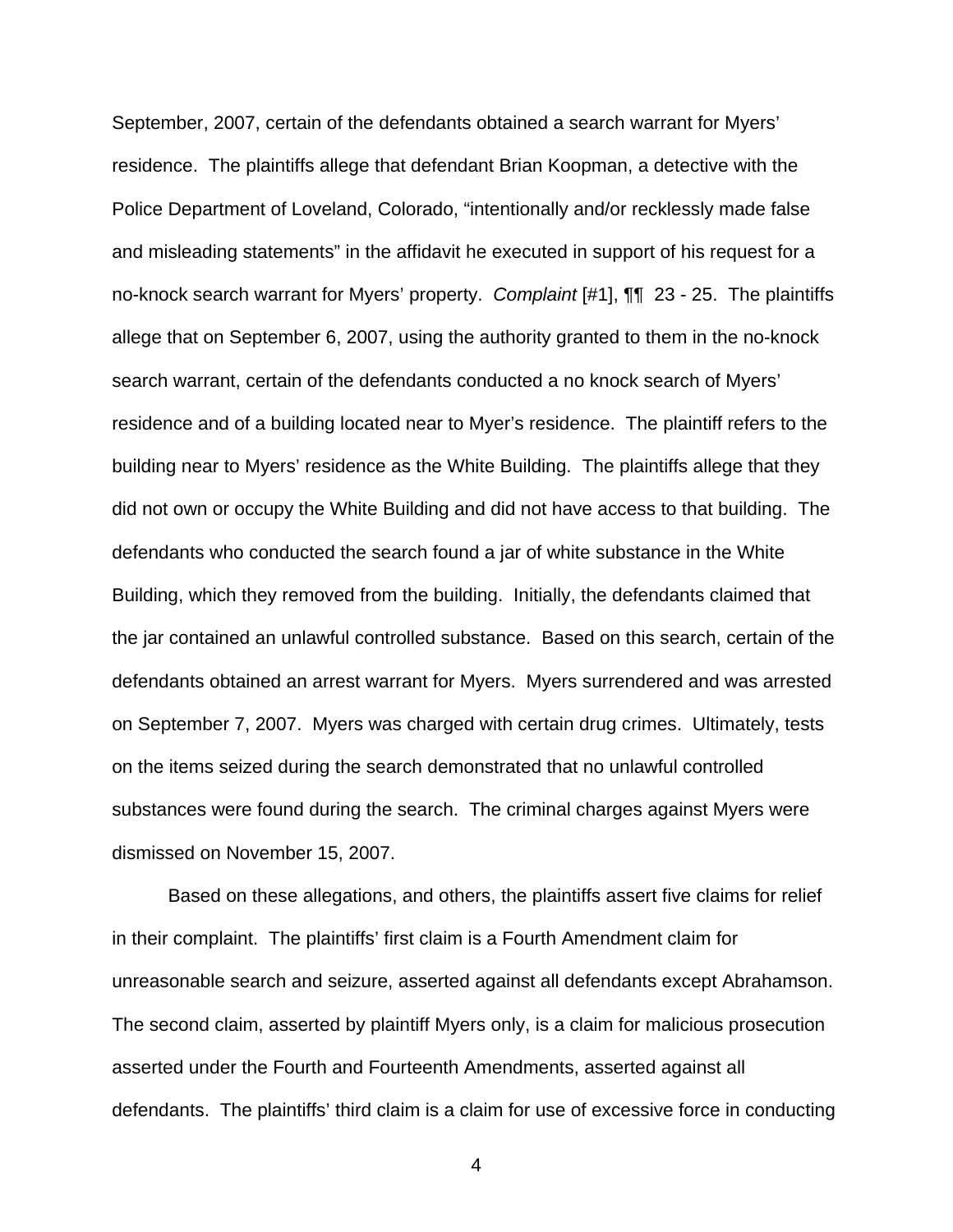the search, asserted against all defendants except Abrahamson. The plaintiffs' fourth claim is a claim for failure to train or supervise the other defendants, which failures allegedly caused the constitutional violations alleged in the complaint. The fourth claim is asserted against the cities of Loveland and Fort Collins, Colorado, the chiefs of the Loveland and Fort Collins police departments, Larimer County, the Larimer County Sheriff, and the District Attorney for the Eighth Judicial District of Colorado, Larry Abrahamson. The plaintiffs' fifth claim is a claim for conspiracy to violate the plaintiffs' civil rights asserted, I presume, under 42 U.S.C. § 1985. The plaintiffs assert this claim against all defendants.

The two motions to dismiss now before the court were filed by several, but not all, of the defendants named in the complaint. For purposes of this order, I will refer to the defendants who filed the two motions to dismiss as the defendants.

## **V. STATUTE OF LIMITATIONS**

The search that is the basis for most of the plaintiffs' claims took place on September 6, 2007, and Myers was arrested, as a result of the search, on September 7, 2007. The complaint in this case, first filed in state court, was filed in the state court on November 5, 2009. The defendants who filed the two motions to dismiss now before the court argue that many of the plaintiffs' claims are time barred because the plaintiffs' complaint first was filed more than two years after those claims accrued. The plaintiffs argue that none of their claims accrued until after the criminal charges against Myers were dismissed on November 15, 2007, and, with that accrual date, the complaint first was filed within the two year period of limitations.

The parties agree, correctly, that a two year statute of limitations is applicable to the plaintiffs' § 1983 claims. Claims under section 1983 are governed by the forum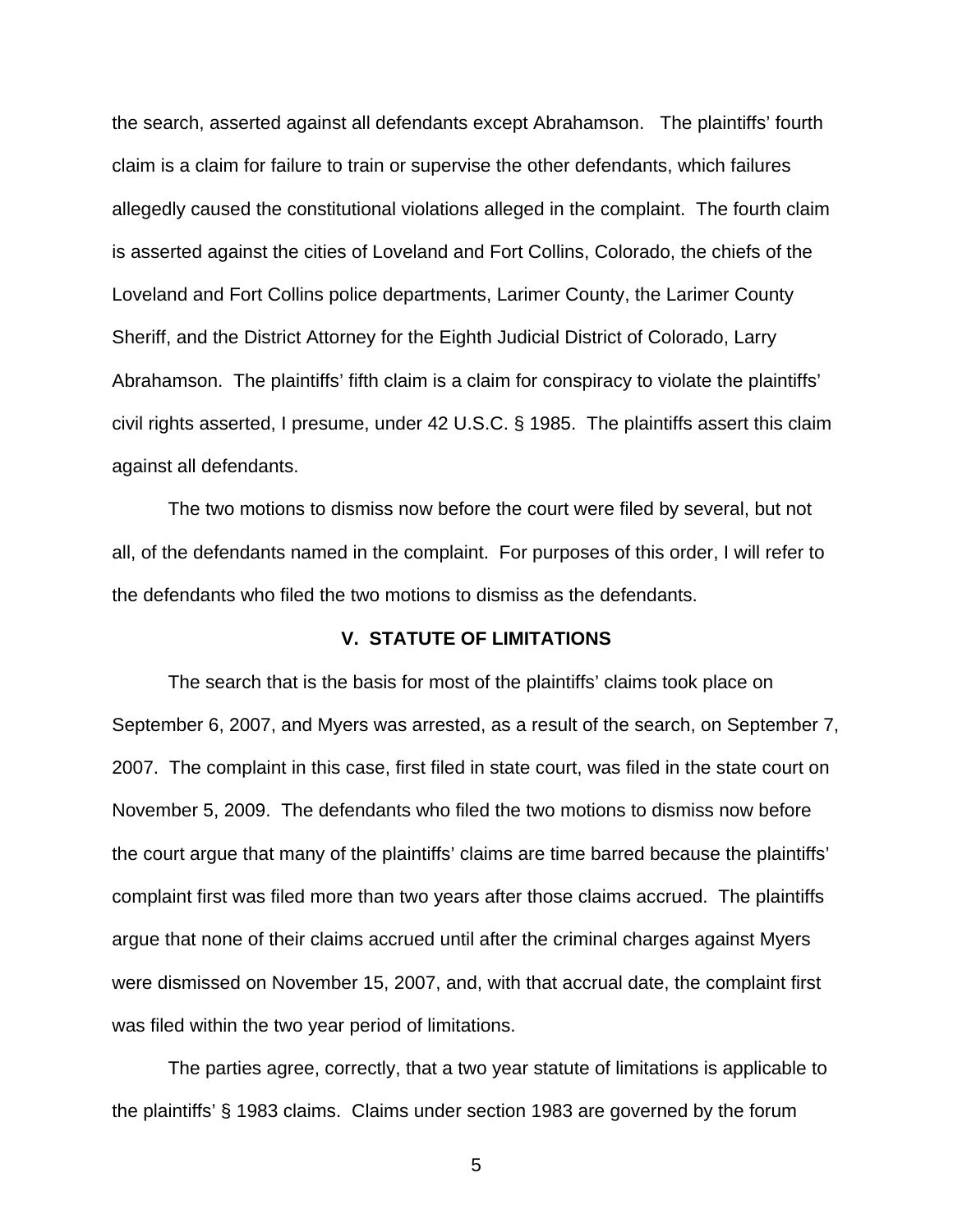state's statute of limitations for personal injury actions. **Wilson v. Garcia**, 471 U.S. 261, 280 (1985); **Blake v. Dickason**, 997 F.2d 749, 750 (10th Cir. 1993). When, as in Colorado, state law provides multiple statutes of limitations for personal injury actions, the general or residual statute is applicable. **Wilson**, 471 U.S. at 280; **Blake**, 997 F.2d at 750. The residual statute in Colorado provides a two-year statute of limitations. §13- 80-102(1)(j), C.R.S.

A motion to dismiss under FED. R. CIV. P. 12(b)(6) is an appropriate means to challenge a complaint that, on its face, indicates the existence of an affirmative defense, such as noncompliance with the applicable period of limitations. **Bllington v. United Air Lines, Inc.**, 186 F.3d 1301, 1311 n. 3 (10th Cir. 1999), **overruled on otr. Grounds sub nom. by Boyler v. Cordant Techs., Inc.**, 316 F.3d 1137, 1140 (10<sup>th</sup> Cir 2003). When the dates given in a complaint make it clear that the claims asserted have been extinguished, the plaintiff has the burden to establish a factual basis for tolling the statute of limitations. Aldrich v. McCullough Props., 627 F.2d 1036, 1041 (10<sup>th</sup> Cir. 1980). Alternatively, the plaintiff can establish that the claims accrued at a time that demonstrates that the complaint was filed timely.

In this case, the plaintiffs' claims based on the conduct of the September 6, 2007, search and Myers' September 7, 2007, arrest, accrued on the dates those events occurred.

Section 1983 claims accrue, for the purpose of the statute of limitations, "'when the plaintiff knows or has reason to know of the injury which is the basis of his action.'" **Singleton v. City of New York**, 632 F.2d 185, 191 (2d Cir.1980), **cert. denied**, 450 U.S. 920, 101 S.Ct. 1368, 67 L.Ed.2d 347 (1981), (quoting **Bireline v. Seagondollar,** 567 F.2d 260, 263 (4th Cir.1977), **cert. denied** 444 U.S. 842, 100 S.Ct. 83, 62 L.Ed.2d 54 (1979)). Claims alleging denial of a fair trial are presumed to have accrued at the time the trial concludes. **See, e.g., Martin v. Merola**, 532 F.2d 191, 195 n. 7 (2d Cir.1976). Claims arising out of police actions toward a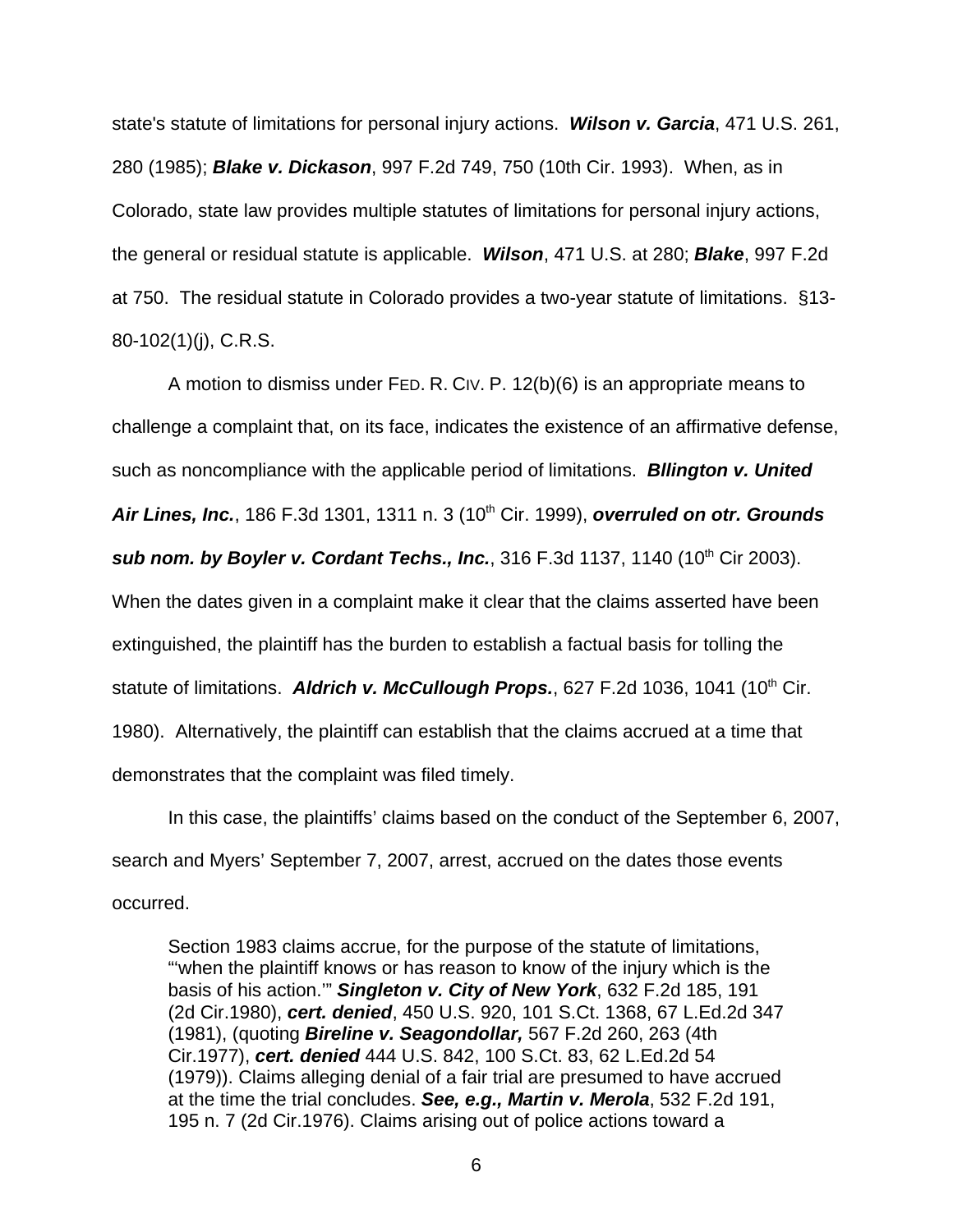criminal suspect, such as arrest, interrogation, or search and seizure, are presumed to have accrued when the actions actually occur. **See, e.g., Singleton**, 632 F.2d at 191; **McCune v. City of Grand Rapids**, 842 F.2d 903, 906 (6th Cir.1988).

**Johnson v. Johnson County Com'n Bd.**, 925 F.2d 1299, 1301 (10<sup>th</sup> Cir. 1991).

The plaintiffs argue that the claims based on the September 6, 2007, search and

Myers' September 7, 2007, arrest did not accrue until after the related criminal charges

against Myers were dismissed on November 15, 2007. In support of this argument, the

plaintiffs cite **Heck v. Humphrey**, 512 U.S. 477 (1994). In **Heck**, the United States

Supreme Court held that

in order to recover damages for . . . harm caused by actions whose unlawfulness would render a conviction or sentence invalid, a § 1983 plaintiff must prove that the conviction or sentence has been reversed on direct appeal, expunged by executive order, declared invalid by a state tribunal authorized to make such determination, or called into question by a federal court's issuance of a writ of habeas corpus.

512 U.S. at 486-87. "[W]hen a state prisoner seeks damages in a § 1983 suit, the

district court must consider whether a judgment in favor of the plaintiff would necessarily

imply the invalidity of his conviction or sentence; if it would, the complaint must be

dismissed unless the plaintiff can demonstrate that the conviction or sentence has

already been invalidated." **Id**. at 487.

In **Beck v. City of Muskogee Police Dept.**, 195 F.3d 553 (10<sup>th</sup> Cir. 1999), the

court examined a situation similar to this case. The **Beck** court noted the holding in

# **Johnson** that

(c)laims arising out of police actions toward a criminal suspect, such as arrest, interrogation, or search and seizure, are presumed to have accrued when the actions actually occur.'" **Johnson v. Johnson County Comm'n Bd.**, 925 F.2d 1299, 1301 (10th Cir.1991).

**Beck**, 195 F.3d at 558. "**Heck** does not affect the time these claims arose because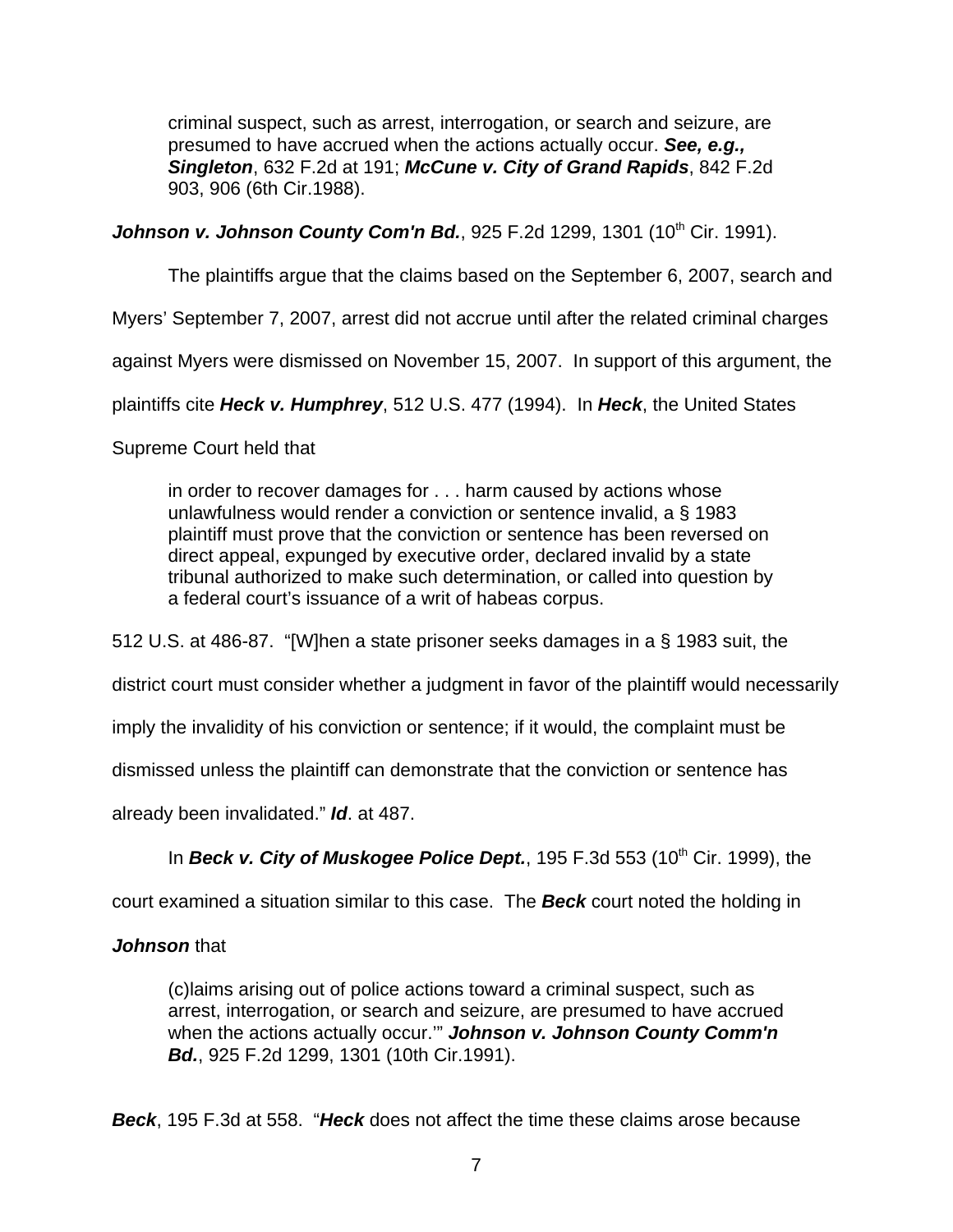ultimate success on them would not necessarily question the validity of a conviction" or sentence. **Beck**, 195 F.3d at 558.

The **Beck** analysis is applicable in this case. The plaintiffs' Fourth Amendment claim for unlawful search and seizure, their first claim, and their Fourth Amendment claim for use of excessive force during the search, their third claim, both accrued on September 6, 2007, the date on which the plaintiff's knew or had reason to know of the constitutional injuries allegedly inflicted by the conduct of the search. The plaintiffs' complaint was filed more than two years after September 6, 2007. Assuming the relevant facts alleged in the complaint to be true, these claims are time barred.

To a large extent, the plaintiffs' failure to train and failure to supervise claim, their fourth claim, and their conspiracy claim, their fifth claim, are based on their search and seizure and excessive force claims. The defendants argue that, to the extent the fourth and fifth claims are based on the first and third claims, the fourth and fifth claims also are time barred. I disagree. The allegations in the complaint do not indicate conclusively when the plaintiffs became aware of the alleged failures to train and supervise and the alleged conspiracy. Given further allegations or further facts, it is conceivable that these claims are time barred. Applying the standards of FED. R. CIV. P. 12(b)(6) on the current record, however, I cannot conclude that the fourth and fifth claims are time barred.

## **VI. ADEQUACY OF PLEADING**

#### A. Malicious Prosecution

The defendants argue that plaintiff Myers' allegations in support of his malicious prosecution claim, his second claim, do not contain "enough facts to state a claim to relief that is plausible on its face.'" **Ridge at Red Hawk, L.L.C. v. Schneider**, 493 F.3d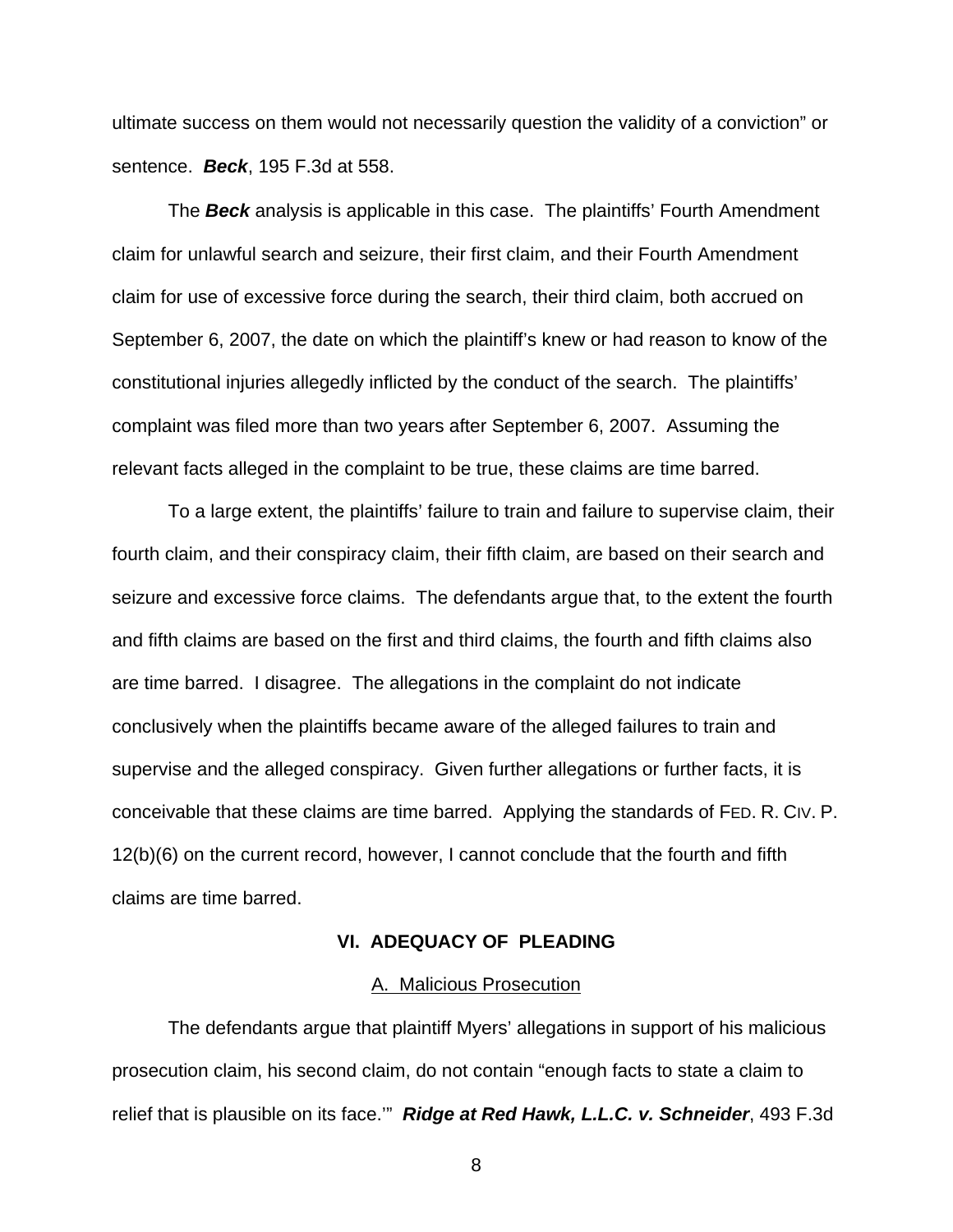1174, 1177 (10<sup>th</sup> Cir. 2007) (quoting **Bell Atlantic Corp. v. Twombly**, 550 U.S. 544,

570 (2007)). I agree.

The United States Court of Appeals for the Tenth Circuit has adopted the

common law elements of malicious prosecution for malicious prosecution claims under

§ 1983. Those elements are:

(1) the defendant caused the plaintiff's continued confinement or prosecution; (2) the original action terminated in favor of the plaintiff; (3) there was no probable cause to support the original arrest, continued confinement, or prosecution; (4) the defendant acted with malice; and (5) the plaintiff sustained damages.

**Novitsky v. City Of Aurora**, 491 F.3d 1244, 1258 (10<sup>th</sup> Cir. 2007). With regard to the

defendants whose motions to dismiss are at issue, Myers' allegations on the key

element of malice are general and conclusory.

Defendants recklessly, knowingly, intentionally, willfully, wantonly, and with deliberate indifference pursued a malicious prosecution against Mr. Myers, acting without knowledge that there was any substantial probability that Mr. Myers had committed any criminal activity.

Complaint [#1], ¶ 64. None of the other allegations in the complaint provide more

factual specificity on the key element of malice. Myers does not allege specific facts

about who, what, where, and when that establish a plausible claim that specific

defendants who now seek dismissal of this claim acted with malice. Rather, Myers

lumps these defendants together as a generalized group, alleges that the group acted

with malice, but cites no factual details in support of this conclusory contention.

"(T)he tenet that a court must accept as true all of the allegations contained in a complaint is inapplicable to legal conclusions. Threadbare recitals of the elements of a cause of action, supported by mere conclusory statements, do not suffice." **Iqubal**, \_\_\_ U.S. \_\_\_, \_\_\_, 129 S.Ct. at 1949. When "the well-pleaded facts do not permit the court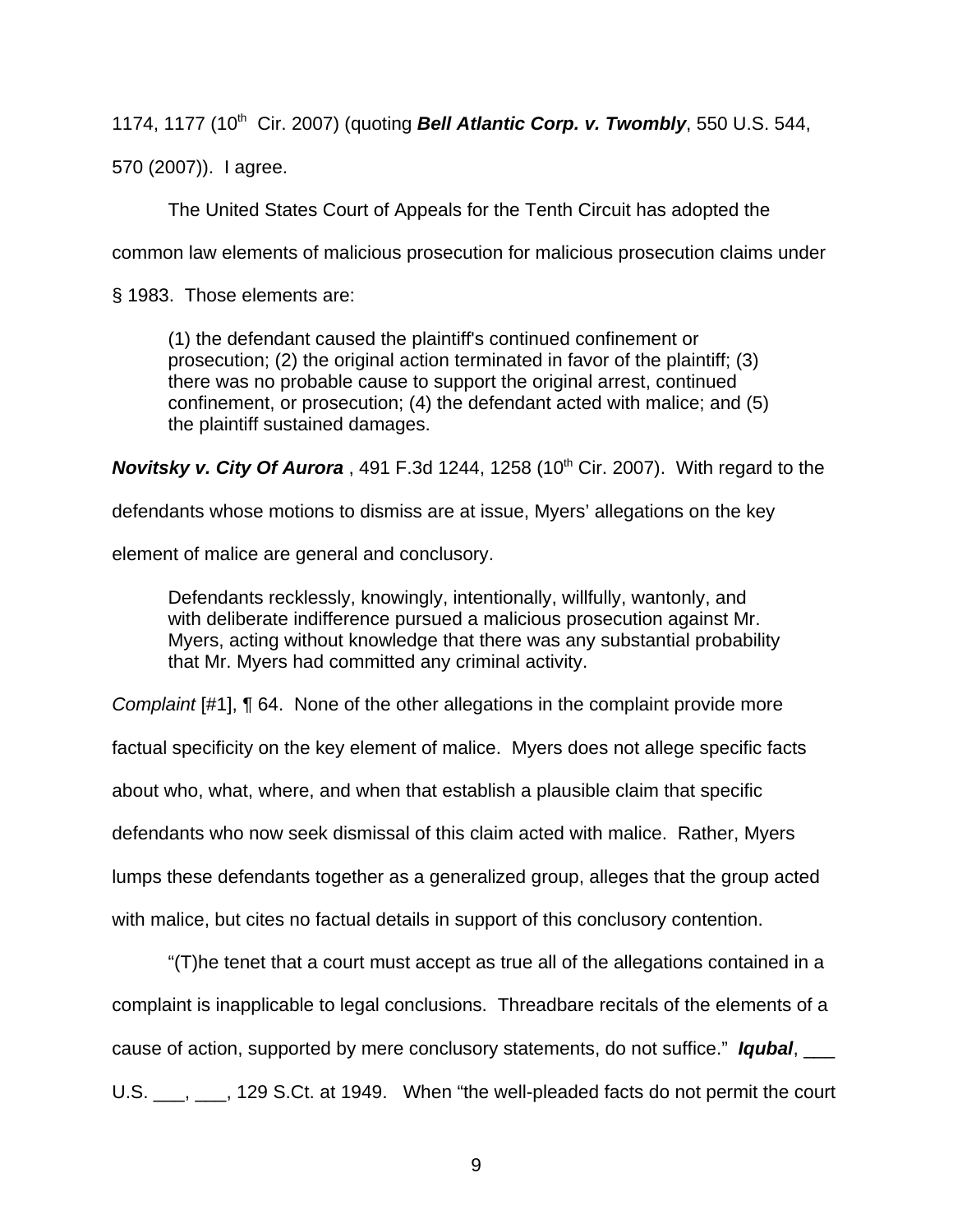to infer more than the mere possibility of misconduct, the complaint has alleged - but it has not 'show[n]' - 'that the pleader is entitled to relief.' Fed. Rule Civ. Proc. 8(a)(2). " **Id**. \_\_\_ U.S. at \_\_\_, 129 S.Ct at 1950. "While legal conclusions can provide the framework of a complaint, they must be supported by factual allegations." **Id**. Myers' allegations of malice against the defendants who seek dismissal of Myers' malicious prosecution claim under § 12(b)(6) constitute legal conclusions that are not supported by factual allegations that are sufficiently specific.

### B. Failure To Train, Failure To Supervise, Policy and Custom, & Conspiracy Claims

The plaintiffs' allegations in support of their fourth claim, their claim based on an alleged failure to train, an alleged failure to supervise, and an alleged maintenance of unconstitutional policy or custom, suffer from the same infirmity as the plaintiffs' malicious prosecution claim. The plaintiffs lump the defendants together as a generalized group, allege that the group maintained unconstitutional policies and customs and failed to train and supervise those under their supervision in ways that caused the alleged violation of the plaintiffs' constitutional rights. Complaint [#1], ¶¶ 84 - 89. Nowhere in the complaint do the plaintiffs cite factual details in support of these conclusory contentions. The plaintiffs cite no specific policies, no specific training procedures, and no specifics about the supervision of other defendants. The plaintiffs do not allege specific facts about who, what, where, and when that establish a plausible claim.

The plaintiffs' allegations in support of their conspiracy claim, their fifth claim, are essentially identical. The plaintiffs lump the defendants together as a generalized group, allege that the group conspired to violate the plaintiffs' rights, and caused violations of the plaintiffs' rights. Complaint [#1], ¶¶ 95 - 97. Nowhere in the complaint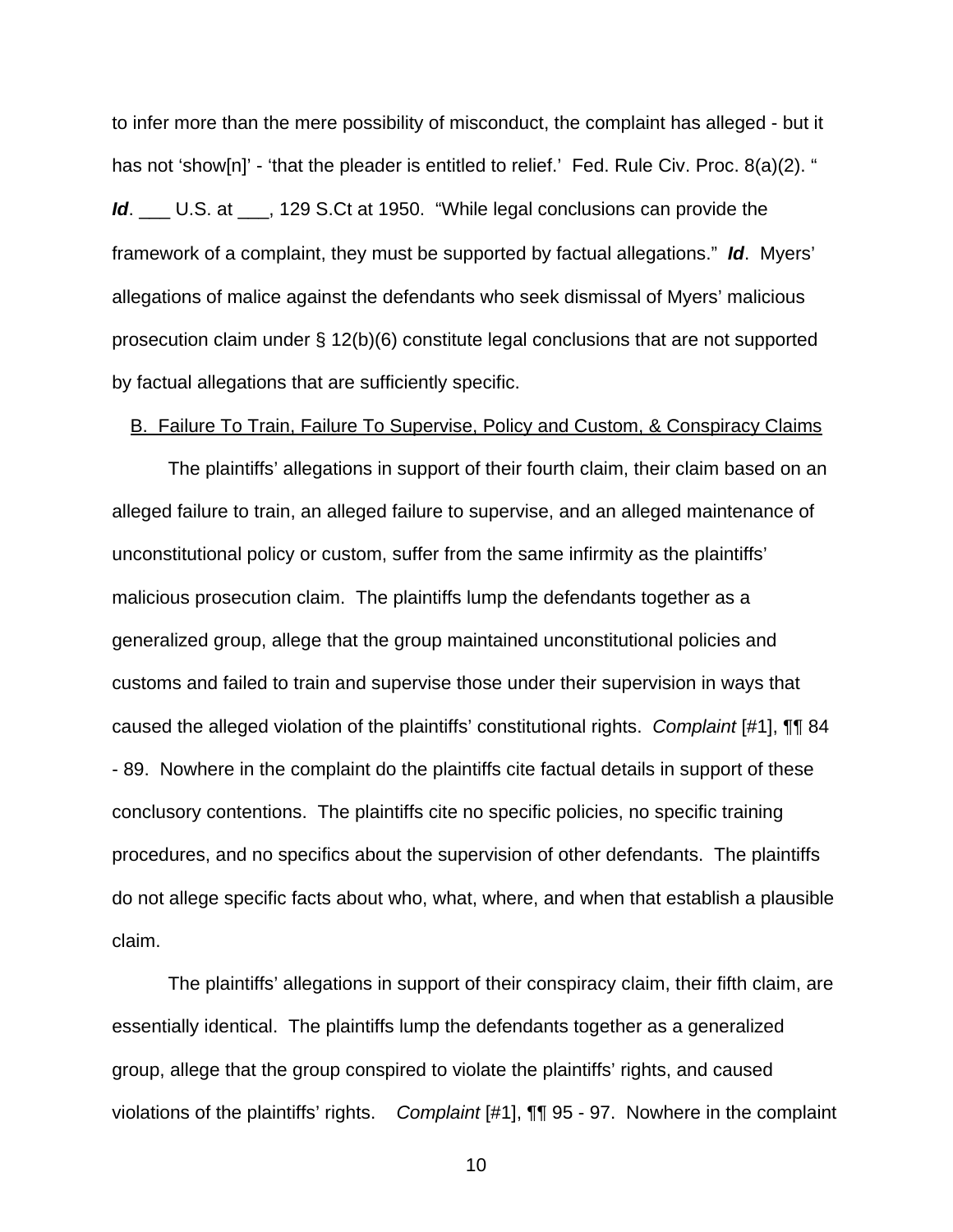do the plaintiffs cite factual details in support of these conclusory contentions. The plaintiffs allegations in support of their fourth and fifth claims "do not permit the court to infer more than the mere possibility of misconduct . . . ." **Iqubal**, \_\_\_ at \_\_\_, 129 S.Ct at 1950. The plaintiffs' generalized conclusions are not supported by sufficient factual allegations. **Id**.

The plaintiffs argue that they should be given an opportunity to amend their complaint if I conclude that the allegations in their complaint are inadequate. In general, I agree. However, I note that all of the defendants have filed motions for summary judgment that are at issue. Some of the defendants claim in the motions for summary judgment the protection of qualified immunity. I will resolve each of those motions as soon as practicable. I conclude that it would be most efficient to resolve the motions for summary judgment before determining whether the plaintiffs should be granted an opportunity to amend their complaint in an attempt to cure the flaws discussed in this order. Therefore, as to the defendants motions to dismiss the plaintiffs' second, fourth, and fifth claims, I deny the motions without prejudice. If any of these claims remain viable after the motions for summary judgment are resolved, I will grant the motions to dismiss as to these three claims and I will grant the plaintiff an opportunity to re-plead.

## **VII. OFFICIAL CAPACITY CLAIMS - KOOPMAN & HECKER**

The plaintiffs name defendants Brian Koopman and Luke Hecker as defendants in both their individual and official capacities. Koopman is a detective with the Loveland, Colorado, police department. Hecker is the Chief of Police of the Loveland, Colorado, police department. The defendants argue that the official capacity claims against these defendants must be dismissed. I agree.

A suit against an individual officer of a government agency in his or her official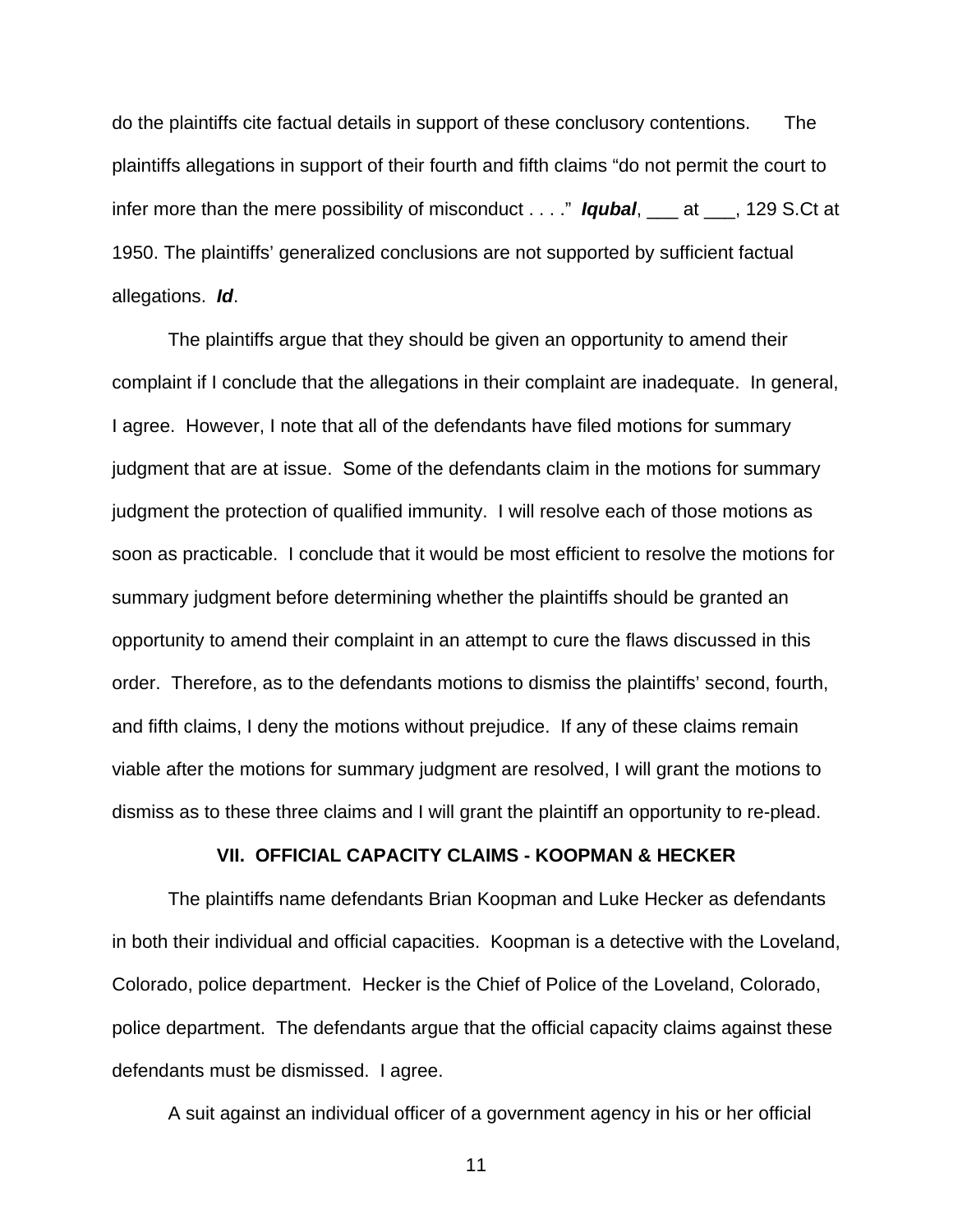capacity is really "'only another way of pleading an action against an entity of which an officer is an agent.'" **Kentucky v. Graham**, 473 U.S. 159, 166 (1985) (quoting **Monell v. New York City Dept. of Social Services**, 436 U.S. 658, 690, n. 55 (1978)). "(A)n official-capacity suit is, in all respects other than name, to be treated as a suit against the entity." **Graham**, 473 U.S. at 166 (citing **Brandon v. Holt**, 469 U.S. 464, 471-472 (1985)). "(A) plaintiff seeking to recover on a damages judgment in an official-capacity suit must look to the government entity itself." **Id**.

The plaintiffs in this case seek only damages and an award of attorney fees as relief. Complaint [#1], pp. 29 - 30. The plaintiffs have named as a defendant the entity for which Koopman and Hecker are agents, the City of Loveland. Under these circumstances, dismissal of the official capacity claims against Koopman and Hecker is warranted as a matter of judicial economy and efficiency.

## **VIII. CONCLUSION & ORDERS**

The plaintiffs' first and third claims, as alleged in their complaint [#1] are barred by the applicable statute of limitations. The defendants' motions to dismiss [#14 & #16] are granted as to the plaintiffs' first and third claims, and these claims are dismissed with prejudice as to the defendants whose motions to dismiss [#14 & #16] are at issue. The defendants motions to dismiss [#14 & #16] the plaintiffs' second, fourth, and fifth claims are denied without prejudice. If any of these claims remain viable after the motions for summary judgment are resolved, I will grant the motions to dismiss as to these three claims and I will grant the plaintiff an opportunity to re-plead.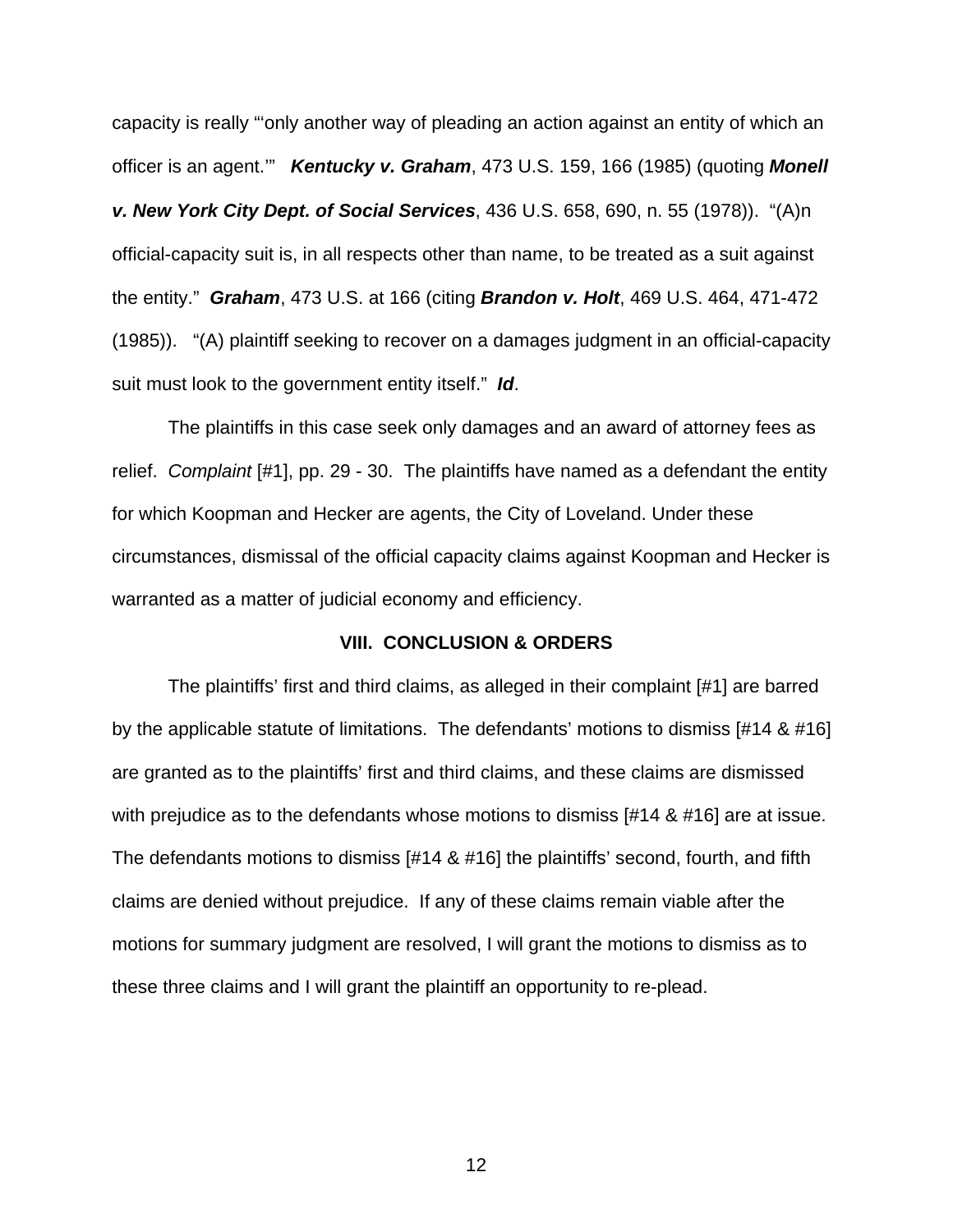**THEREFORE, IT IS ORDERED** as follows:

1. That under FED. R. CIV. P. 12(b)(6), the **Motion To Dismiss Claims Against Defendants Brian Koopman, Luke Hecker and city of Loveland** [#14] filed January 7, 2010, is **GRANTED** as to the plaintiffs' first and third claims, as alleged in the complaint [#1], because those claims are time barred;

2. That under FED. R. CIV. P. 12(b)(6), the **Motion To Dismiss Claims Against Defendants Brian Koopman, Luke Hecker and city of Loveland** [#14] filed January 7, 2010, is **GRANTED** as to the plaintiffs' claims against defendants Brian Koopman and Luke Hecker in their official capacities;

3. That under FED. R. CIV. P. 12(b)(6), the **Rule 12(b)(6) Motion To Dismiss All Claims Against James A. Alderden in his Offical and Individual Capacity, Larimer County, Larimer County Board of County Commissioners, Larry Abrahmson in his Official Capacity, and the Eighth Judicial District** [#16] filed January 7, 2010, is **GRANTED** as to the plaintiffs' first and third claims, as alleged in the complaint [#1], because those claims are time barred;

4. That the plaintiff's first and third claims, as alleged in the complaint [#1], against defendants Brian Koopman, Luke Hecker, the City of Loveland, James A. Alderden, Larimer County, Larimer County Board of County Commissioners, Larry Abrhamson, and the Eight Judicial District, are **DISMISSED WITH PREJUDICE**;

4. That otherwise, the **Motion To Dismiss Claims Against Defendants Brian Koopman, Luke Hecker and city of Loveland** [#14] filed January 7, 2010, is **DENIED WITHOUT PREJUDICE** pending resolution of the pending motions for summary judgment; and